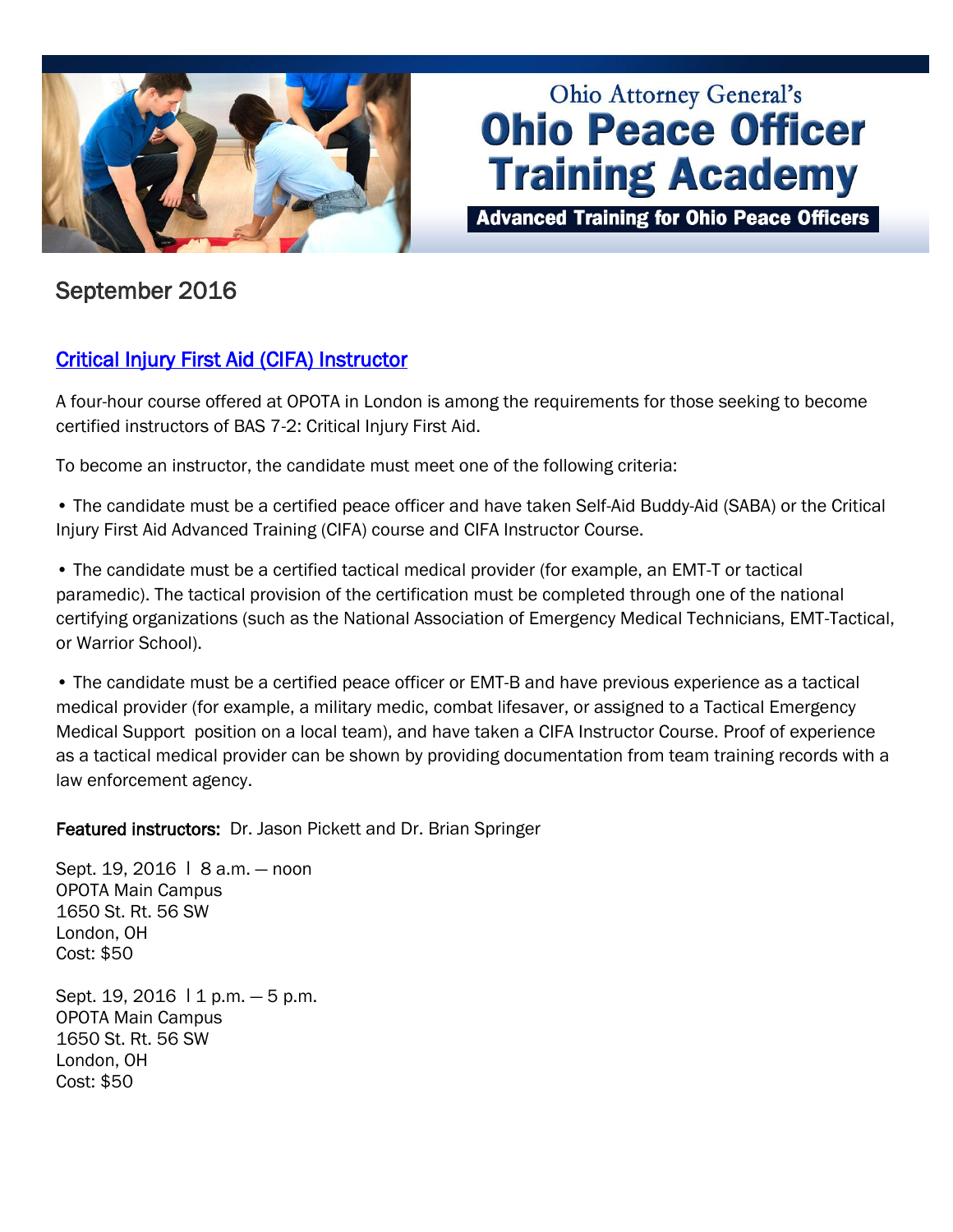### [Best Practices for Officer Involved Shooting](http://www.ohioattorneygeneral.gov/Law-Enforcement/Ohio-Peace-Officer-Training-Academy/Course-Catalog/Course-Categories/Firearms-Courses#OPOTA906)

Because an officer-involved shooting can happen anytime and anywhere, the OPOTA Best Practices for Officer Involved Shooting course should be of interest to departments of any size throughout the state.

But no matter where the shooting occurs, the investigation needs to be professional and thorough. Course participants will learn the best practices for investigating an officer-involved shooting, how to deal with the aftermath, and how to prepare the officer for the courtroom.

Sept. 28, 2016 | 8 a.m. - 5 p.m. OPOTA Main Campus 1650 St. Rt. 56 SW London, OH Cost: \$65

#### **Whole Community Training**

Whole Community Training will provide the opportunity for first responders, emergency-management practitioners, government officials, community leaders and others to collectively prepare for an emergency event.

The training is a regional class and will travel to your city. Together, we will determine who will attend the training. Every community is different, and during an emergency event individuals and institutions will make different decisions on how to prepare and respond. Because of this, a community's level of preparedness will vary.

During the morning session, we will assess the needs of your community, and determine the best way to organize your resources and prepare for emergency events. The afternoon session will consist of tabletop exercises.

If there are any questions, or you would like to schedule Whole Community Training, contact Micah Stoll at the Ohio Police Officer Training Academy at [micah.stoll@ohioattorneygeneral.gov.](mailto:micah.stoll@ohioattorneygeneral.gov)

Dates and locations determined per request

\$400 per course

#### [Dynamic Vehicle Operations](http://www.ohioattorneygeneral.gov/Law-Enforcement/Ohio-Peace-Officer-Training-Academy/Course-Catalog/Course-Categories/Driving-Courses)

This one-day, driving course will focus on advanced vehicle operations, skid avoidance and recovery, emergency response, vehicle dynamics, and decision-making. Students will use OPOTA vehicles that are equipped with added safety features to perform dynamic and advanced practical exercises. Students should bring appropriate clothing in the event of poor weather, as most of the training day will be conducted outside.

Oct. 27, 2016 ǀ 8 a.m. – 5 p.m. OPOTA Tactical Training Center 1960 St. Rt. 42 SW London, OH Cost: \$75